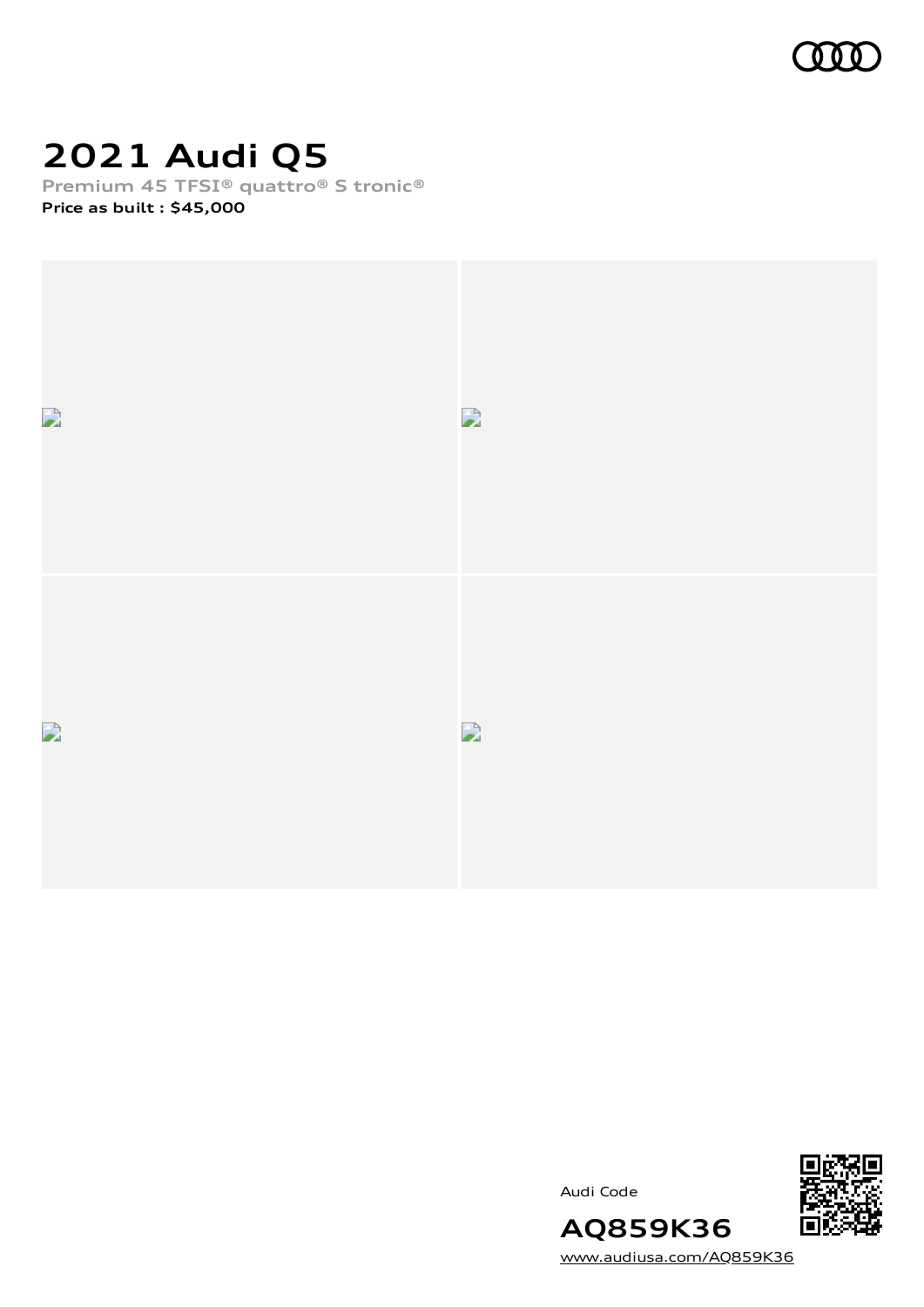# **Summary**

#### **Audi 2021 Audi Q5** Premium 45 TFSI® quattro® S tronic®

**Price as buil[t](#page-10-0)** \$45,000

#### **Exterior colour**

Ibis White

## $\overline{\phantom{a}}$

#### **Further Information**

|                 | No           |
|-----------------|--------------|
| Mileage         | 11,531 miles |
| Type of vehicle | Used car     |

**Warranty**

#### **Interior colour**

| Seats     | Black with Rock Gray stitching |
|-----------|--------------------------------|
| Dashboard | Black                          |
| Carpet    | Black                          |
| Headliner | Gray                           |

#### **Audi Code** AQ859K36

**Your configuration on www.audiusa.com** [www.audiusa.com/AQ859K36](https://www.audiusa.com/AQ859K36)

**Commission number** c5e33c980a0e09b0652d

### **Technical Specifications**

| Engine type                  | 2.0-liter four-cylinder                       |
|------------------------------|-----------------------------------------------|
| stroke                       | Displacement/Bore and 1,984/82.5 x 92.8 cc/mm |
| Max. output                  | 261 HP                                        |
| Torque                       | 273 lb-ft@rpm                                 |
| Top track speed              | 130 mph $1$                                   |
| Acceleration (0 - 60<br>mph) | 5.7 seconds                                   |
| Recommended fuel             | Premium                                       |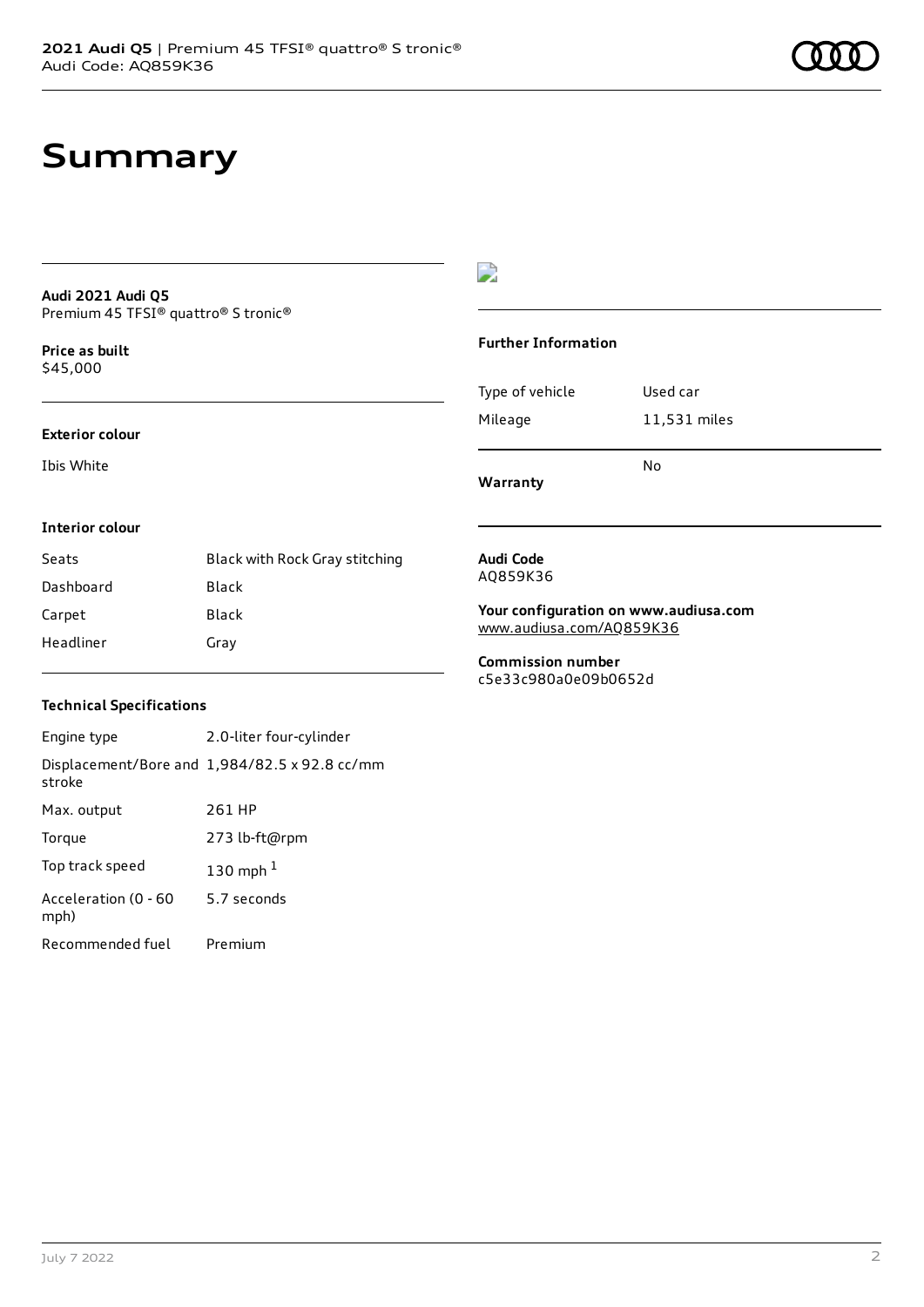# **Equipment**

Ibis White

Audi advanced key-keyless start, stop and entry

Power-adjustable, auto-dimming, power-folding, heated exterior side mirrors with memory

Convenience package

SiriusXM® with 90-day All Access trial subscription





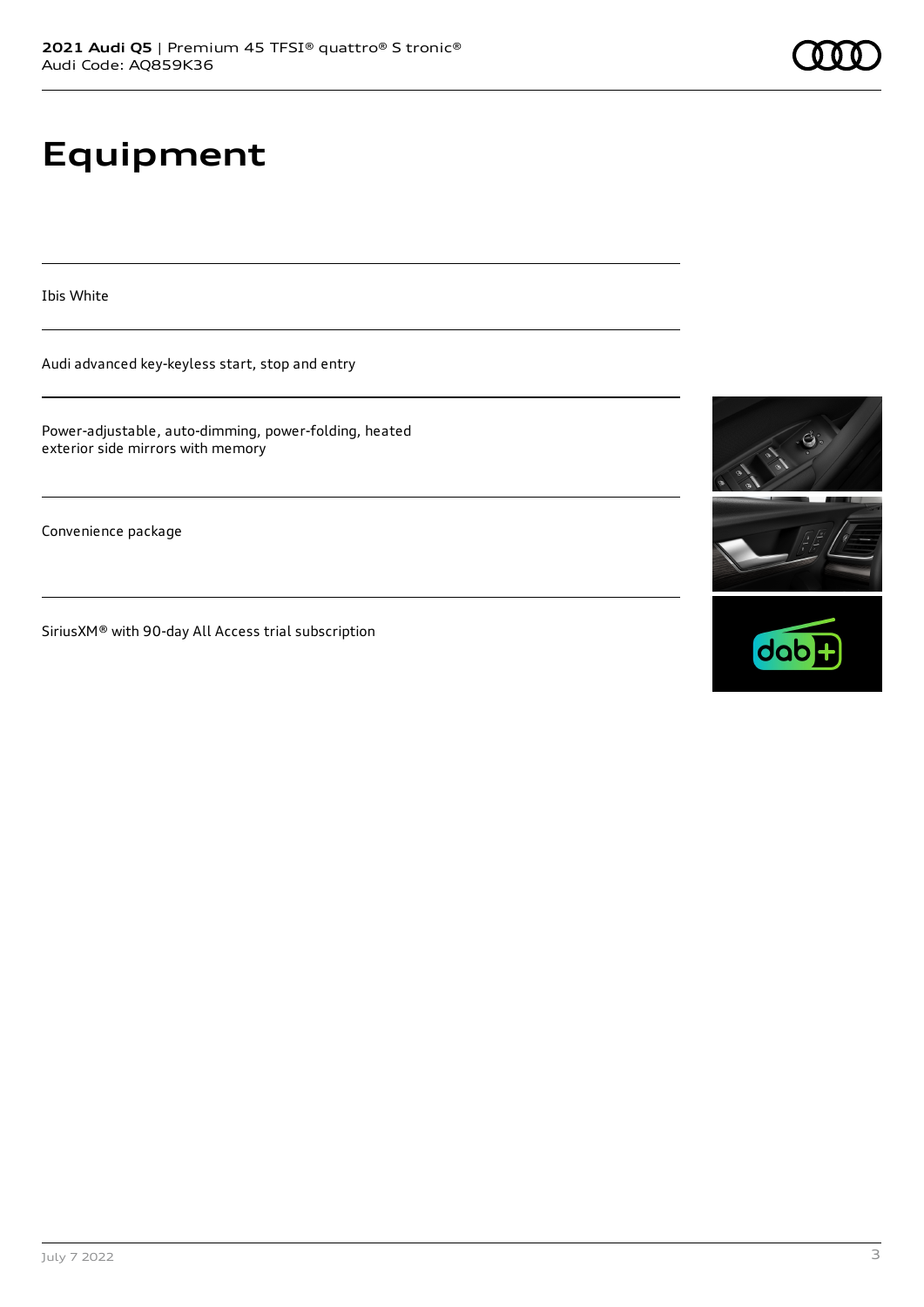| 4UB             | Driver and front passenger airbags                              |
|-----------------|-----------------------------------------------------------------|
| UH1             | Electromechanical parking brake                                 |
| 8T2             | Cruise control system                                           |
| VC <sub>2</sub> | Garage door opener (Homelink®)                                  |
| 4H <sub>5</sub> | Electronic rear child door locks                                |
| OZ7             | Speed-sensitive electromechanical power<br>steering system      |
| 7K6             | Tire-pressure monitoring system                                 |
| 4X3             | Advanced Airbag Protection System                               |
| 3B7             | Lower Anchors and Tethers for Children<br>(LATCH) in rear seats |
|                 |                                                                 |

#### **Exterior**

| 1D8             | Trailer hitch provision                               |
|-----------------|-------------------------------------------------------|
| 1S1             | Tool kit and floor jack                               |
| 1 B A           | Standard suspension                                   |
| 3S1             | Aluminum roof rails                                   |
| 511             | Tailgate roof spoiler                                 |
| 8IT             | Full LED headlights with DRL signature                |
| HX <sub>2</sub> | 235/60 R18 all-season tires                           |
| 8VM             | LED taillights with dynamic turn signal               |
| VJ1             | Full paint finish                                     |
| 4KC             | Heat-insulating side and rear windows                 |
| 4ZB             | Aluminum trim around exterior windows                 |
| 41 V            | 18" 5-arm-star design wheels with all-season<br>tires |

# **Interior**

| QE1 | Storage package                                                                            |
|-----|--------------------------------------------------------------------------------------------|
| 4M3 | Four beverage holders                                                                      |
| 7M1 | Aluminum front door sill inlays                                                            |
| 6N) | Light cloth headliner                                                                      |
| 9AQ | Three-zone automatic climate control<br>system                                             |
| 417 | Auto-dimming interior rear view mirror with<br>digital compass and Integrated Toll Module® |
| QQ1 | LED interior lighting package                                                              |
| 6E3 | Front center armrest                                                                       |
| 7F9 | Leather-wrapped gear selector                                                              |
| 4E7 | Power tailgate                                                                             |
| 5XF | Driver and front-passenger extendable sun<br>visors with illuminated vanity mirrors        |
| 3NS | Sliding, split folding 40/20/40 rear<br>seatbacks with adjustable recline                  |
| N1P | Leather seat covers                                                                        |
| 4A3 | <b>Heated front seats</b>                                                                  |
| 5MP | Brown Walnut Wood inlays                                                                   |

## **Infotainment and Driver Assistance**

| 6K9             | Audi pre sense® city                                                               |
|-----------------|------------------------------------------------------------------------------------|
| 2H1             | Audi drive select                                                                  |
| IU1             | Audi smartphone interface                                                          |
| IW3             | Audi connect® CARE assistance and security<br>services (limited time subscription) |
| 7X <sub>2</sub> | Parking system plus                                                                |
| 7W3             | Audi pre sense® basic and rear                                                     |
| KA7             | Rear view camera                                                                   |

**(1/2)**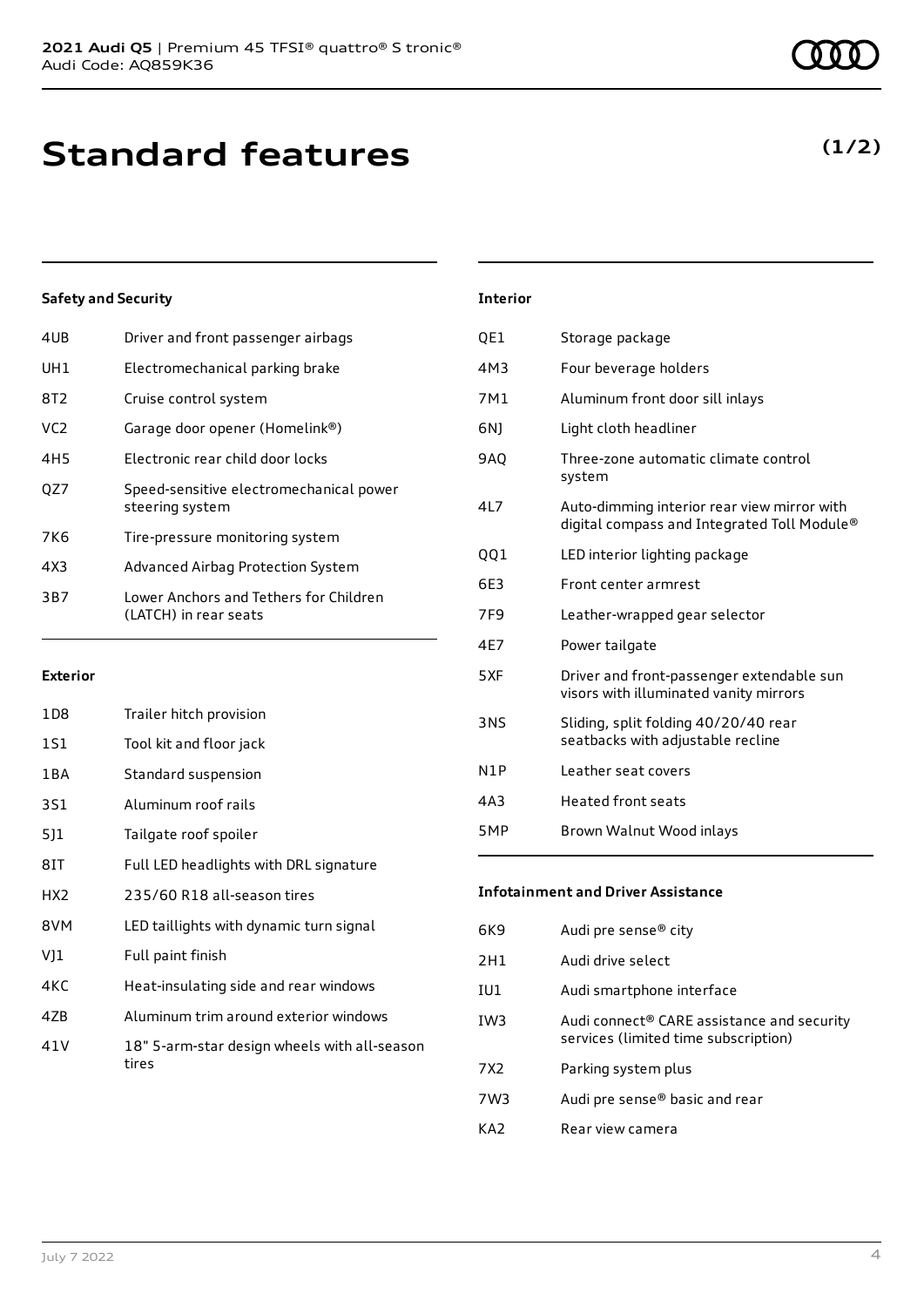# **Standard features**

## **Infotainment and Driver Assistance**

| 8G1 | High beam assist                                                  |
|-----|-------------------------------------------------------------------|
| 9VD | Audi sound system                                                 |
| 9S7 | 7.0" color driver information system                              |
| 7Y1 | Audi side assist                                                  |
| 613 | Audi active lane assist                                           |
| 9ZX | Preparation for mobile phone (Bluetooth®)<br>with streaming audio |

# **(2/2)**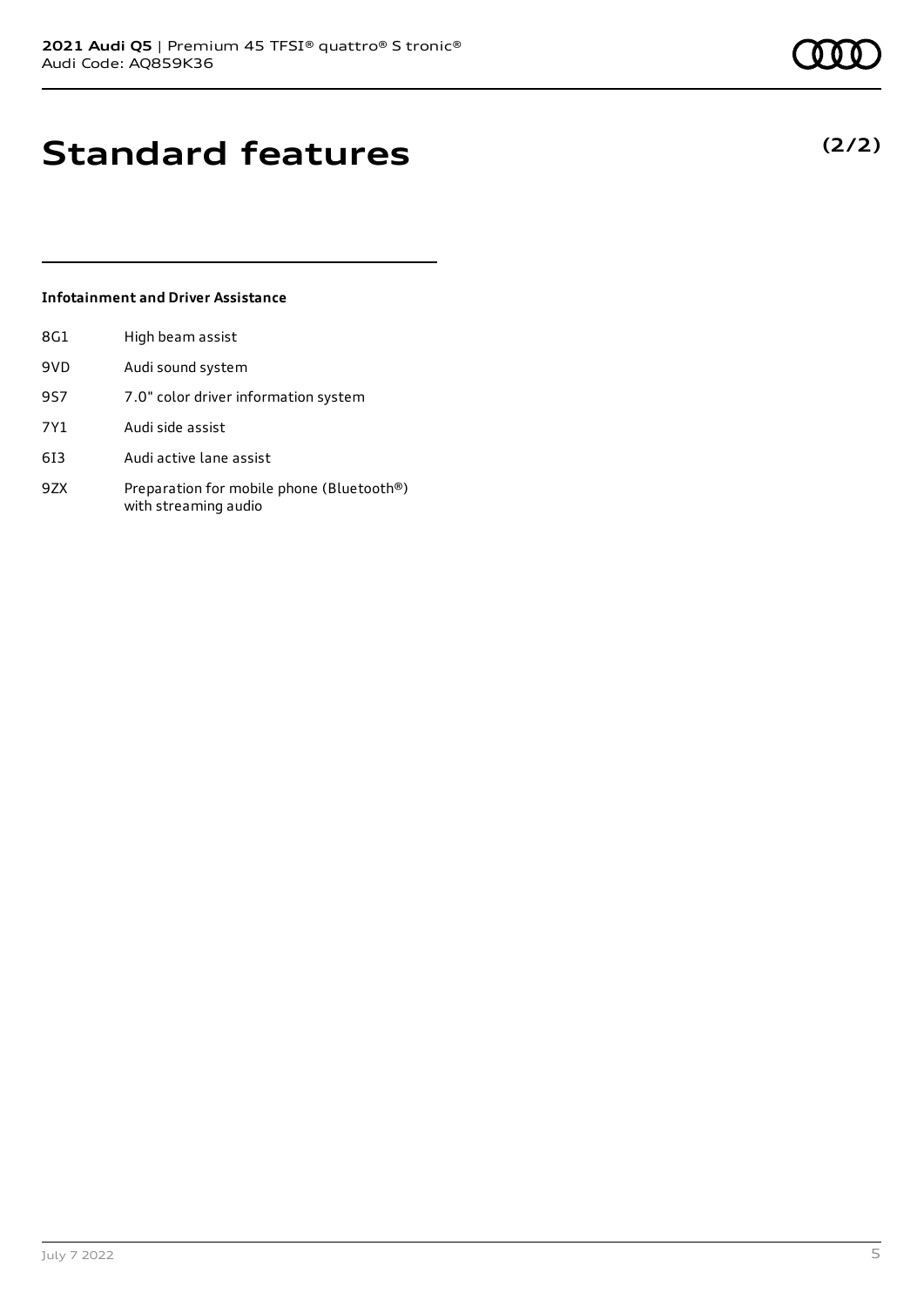# **Dealer remarks**

LUC - USB CABLES , M06 - TERM ELIGIBILITY - 6 MONTHS, RAB - AUDI BEAM - RINGS, WPD - CONVENIENCE PACKAGE Â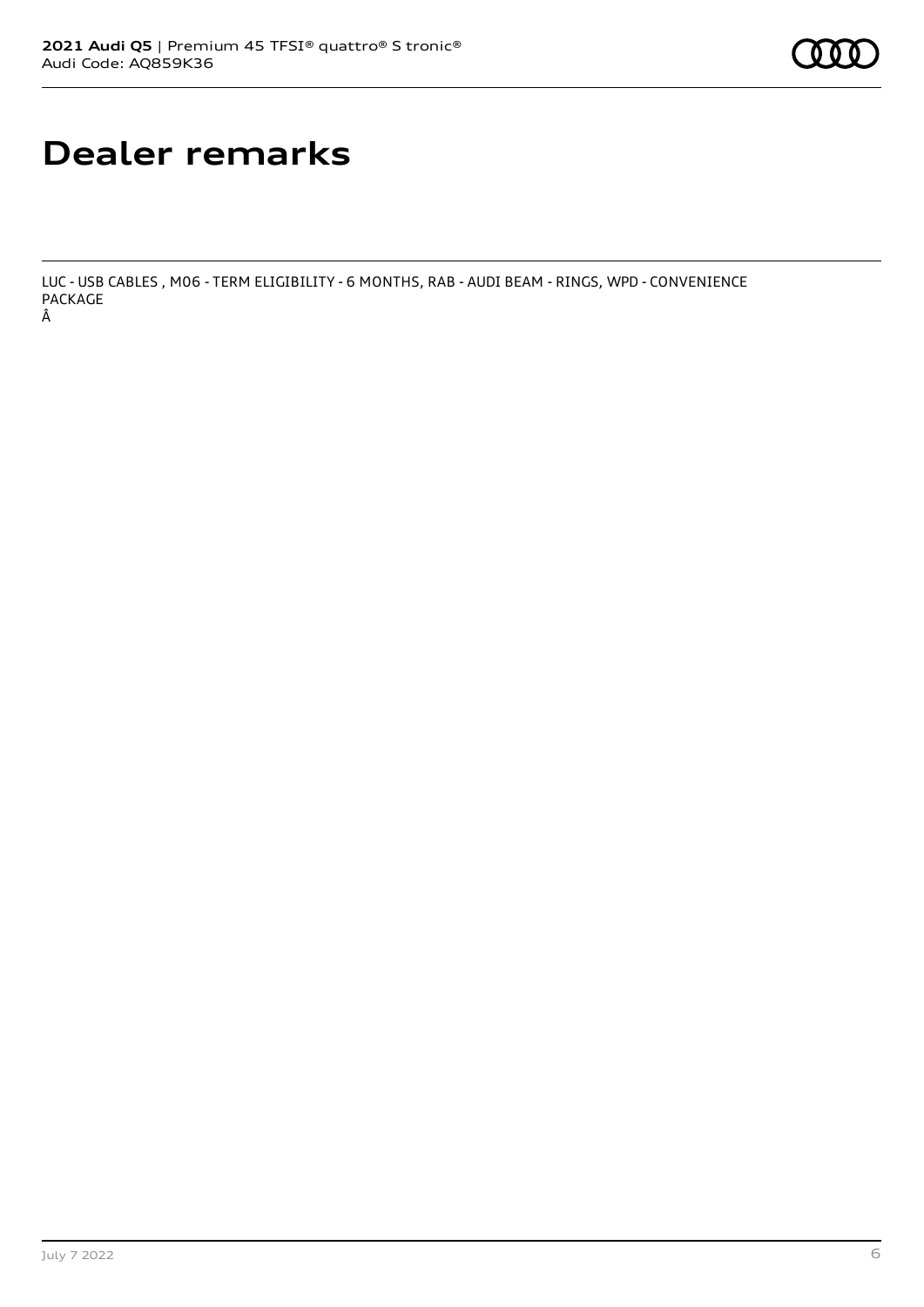# **Technical Specifications**

**(1/2)**

| <b>Engineering   Performance</b>            |                                                                       | <b>Steering</b>                            |                                                                                |
|---------------------------------------------|-----------------------------------------------------------------------|--------------------------------------------|--------------------------------------------------------------------------------|
| Engine type                                 | 2.0-liter four-cylinder                                               | Steering type                              | Electromechanical progressive<br>steering system                               |
| Power Level                                 | 45                                                                    |                                            |                                                                                |
| Max. output                                 | 261 HP                                                                | Turning diameter, curb- 38.7 ft<br>to-curb |                                                                                |
| Displacement                                | 2.0 l                                                                 | Steering ratio                             | 15.9:1                                                                         |
| Towing capacity                             | 4,400 lb                                                              |                                            |                                                                                |
| Torque                                      | 273 lb-ft@rpm                                                         | Suspension                                 |                                                                                |
| Valvetrain                                  | 16-valve DOHC with Audi valvelift<br>system and variable valve timing | Front axle                                 | Five-link suspension - Audi comfort                                            |
| Acceleration (0 - 60<br>mph)                | 5.7 seconds                                                           | Rear axle                                  | suspension<br>Five-link suspension - Audi comfort                              |
| Engine block                                | Cast-iron                                                             |                                            | suspension                                                                     |
| Induction/fuel injection Turbocharged/TFSI® |                                                                       |                                            |                                                                                |
| Cylinder head                               | Aluminum-alloy                                                        | <b>Brakes</b>                              |                                                                                |
| stroke                                      | Displacement/Bore and 1,984/82.5 x 92.8 cc/mm                         | Front brakes                               | 13.3 (ventilated disc) in                                                      |
| Top track speed <sup>1</sup>                | 130 mph                                                               | Rear brakes                                | 13.0 (ventilated disc) in                                                      |
| <b>Electrical system</b>                    |                                                                       | <b>Body</b>                                |                                                                                |
| Hybrid engine                               | 12-volt Mild Hybrid Electric Vehicle<br>(MHEV) technology             | Material                                   | Lightweight technology-multi-<br>material construction (steel and<br>aluminum) |
| Transmission   Drivetrain                   |                                                                       | <b>Warranty   Maintenance</b>              |                                                                                |

| Drivetrain type | quattro <sup>®</sup> all-wheel drive with ultra <sup>®</sup><br>technology |
|-----------------|----------------------------------------------------------------------------|
| Transmission    | Seven-speed S tronic <sup>®</sup> dual-clutch<br>automatic transmission    |

| Warranty | 4-year/50,000-mile Audi New |
|----------|-----------------------------|
|          | Vehicle Limited Warranty    |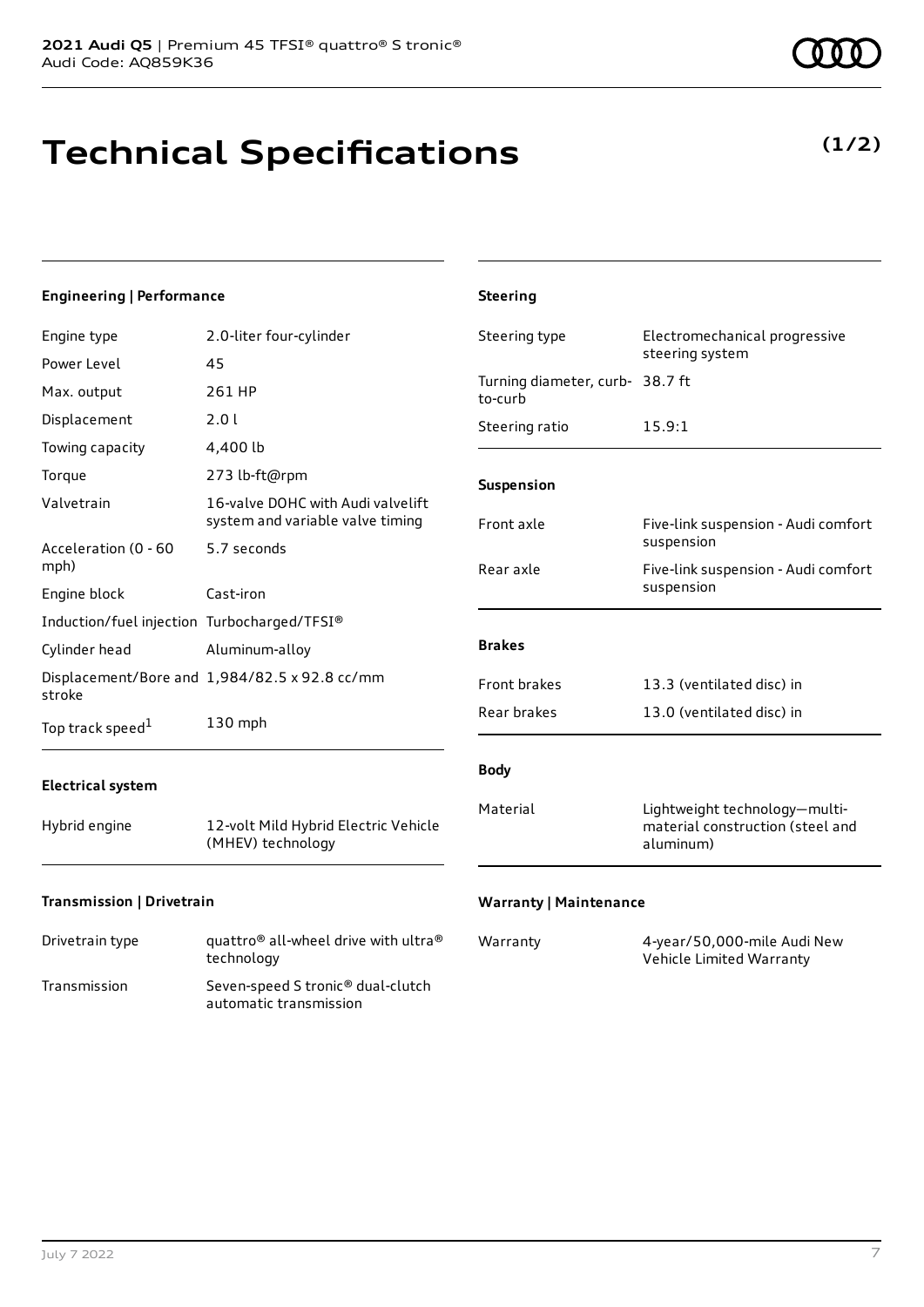# **Technical Specifications**

#### **Exterior Measurements**

| Height                           | 65.5 in  |
|----------------------------------|----------|
| Overall width without<br>mirrors | 74.5 in  |
| Length                           | 184.3 in |
| Wheelbase                        | 111.0 in |
| Overall width with<br>mirrors    | 84.2 in  |
| Track rear                       | 63.3 in  |
| Track front                      | 63.6 in  |
| Curb weight                      | 4.079 lb |

#### **Interior measurements**

| Seating capacity                          | 5                                                  |
|-------------------------------------------|----------------------------------------------------|
| Shoulder room, rear                       | 56.5 in                                            |
| Head room with front<br>sunroof           | 38.1 in                                            |
| Leg room, rear                            | 38.0 in                                            |
| Shoulder room, front                      | 57.7 in                                            |
| Head room with rear<br>sunroof            | 37.7 in                                            |
| Head room, rear                           | 39.3 in                                            |
| Leg room, front                           | 40.9 in                                            |
| Head room, front                          | 39.6 in                                            |
| Cargo volume, rear<br>seatbacks up/folded | 25.8/54.0 (25.6/53.5 with<br>sunroof) cu ft, cu ft |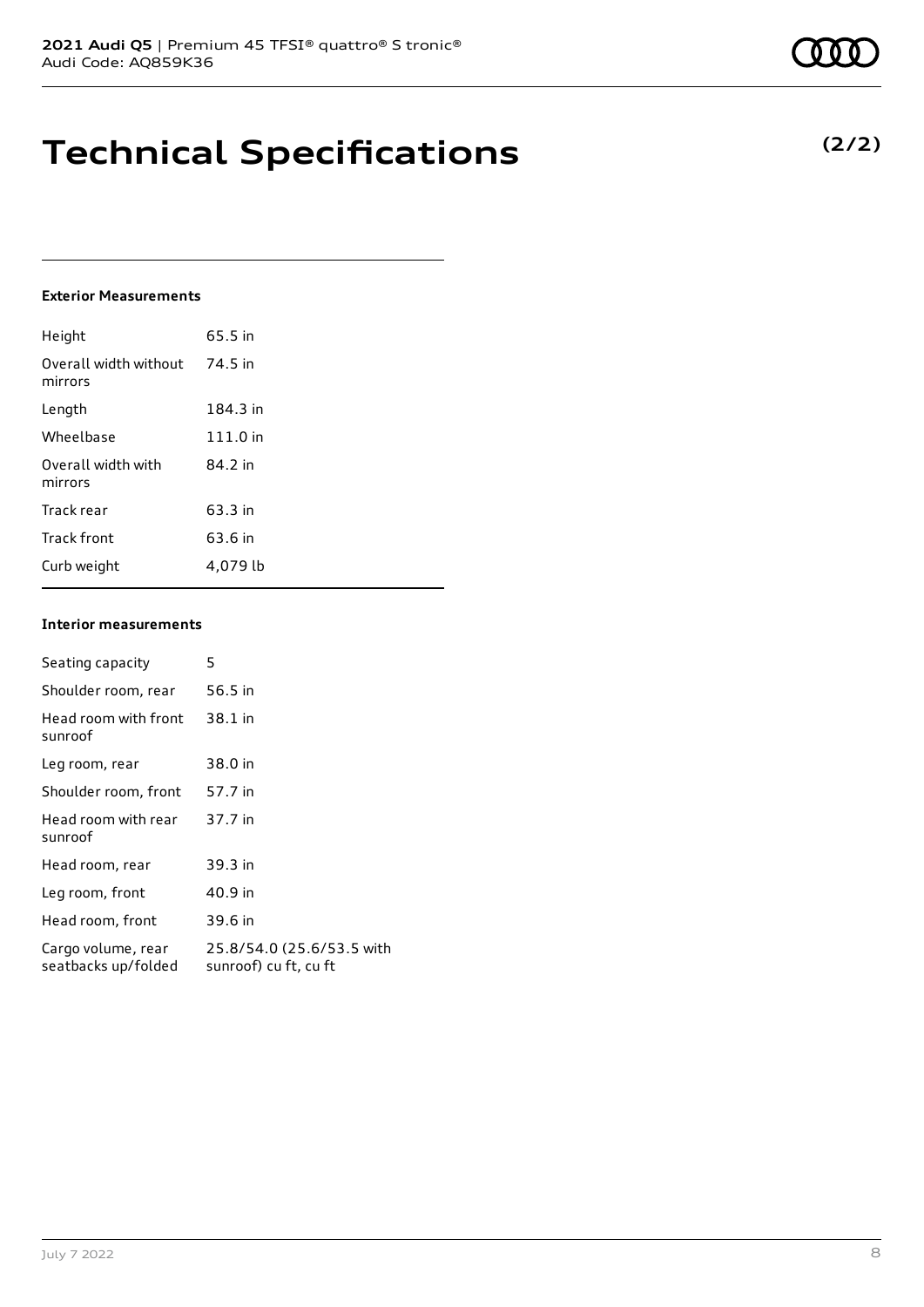# **Consumption- and emission**

**Consumption by NEDC**

combined 25 mpg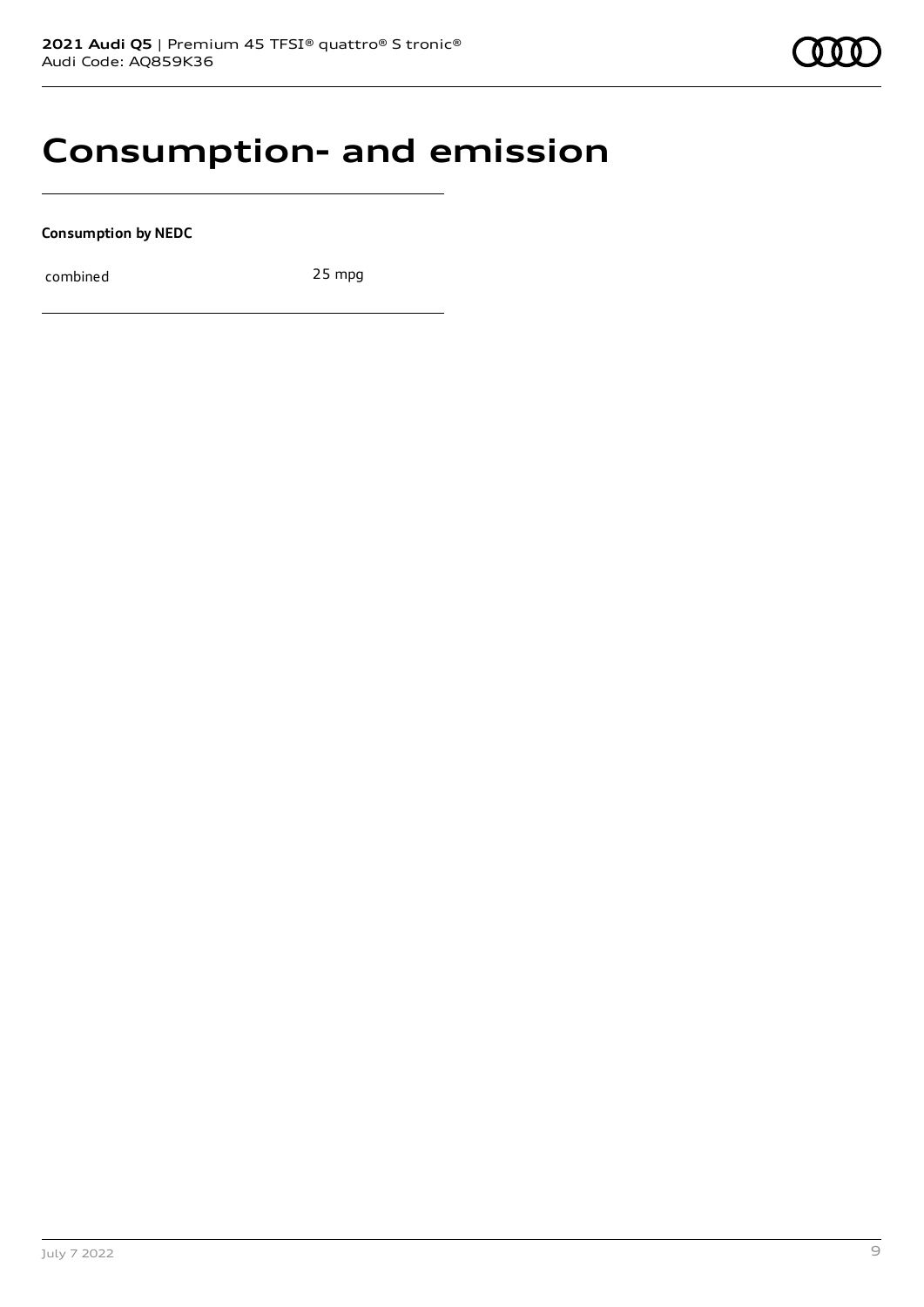

# **Contact**

Dealer **Audi Arlington**

3200 Columbia Pike 22204 Arlington VA

Phone: +17037397460 FAX: 7036848454

www: [https://www.audiarlington.com](https://www.audiarlington.com/)